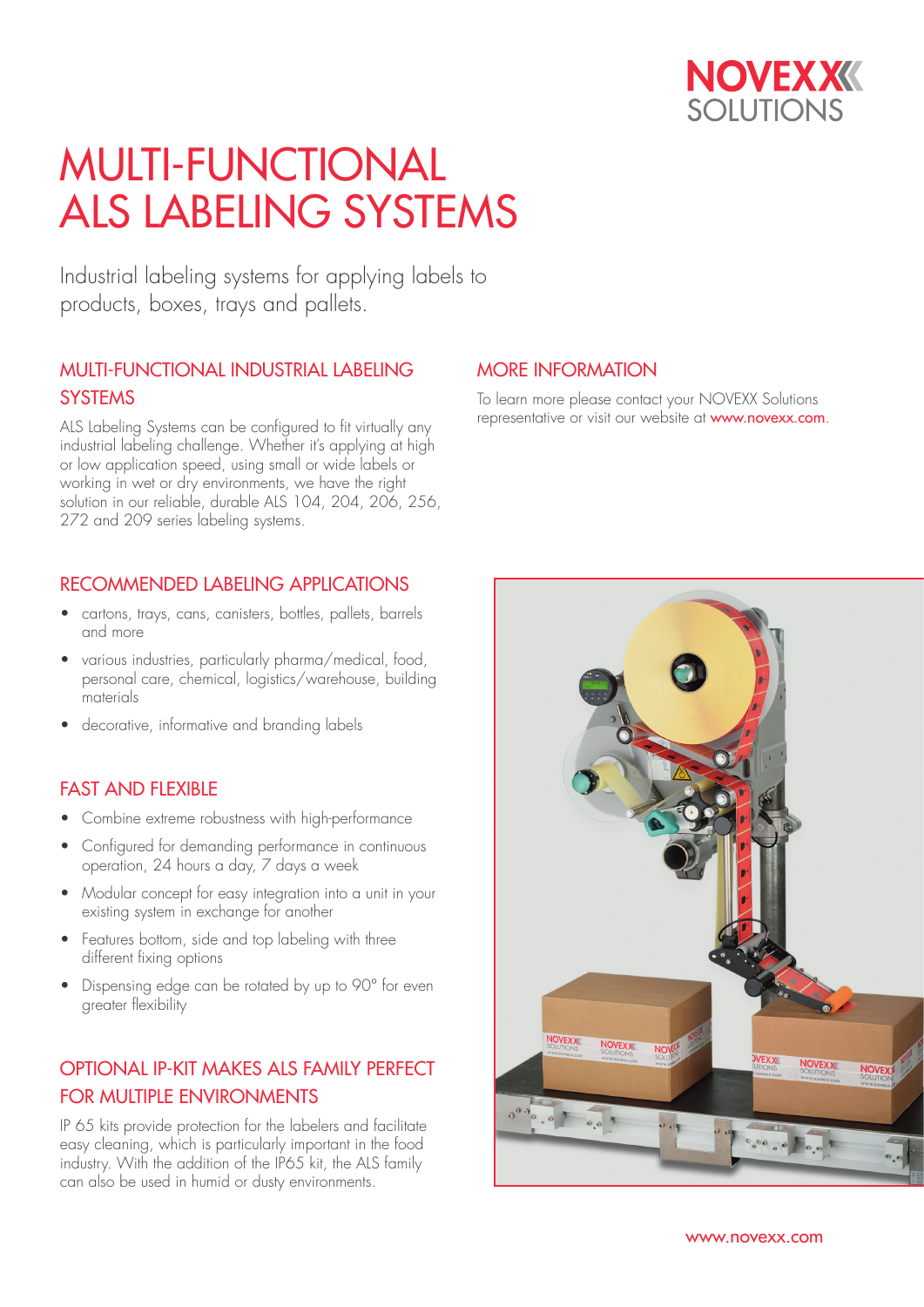

| SPECIFICATIONS - ALS 104 RH/LH |                                                                                                                                                                                 |                                                                            |  |  |  |  |
|--------------------------------|---------------------------------------------------------------------------------------------------------------------------------------------------------------------------------|----------------------------------------------------------------------------|--|--|--|--|
| Dispensing speed up to         | 30 m/min                                                                                                                                                                        |                                                                            |  |  |  |  |
|                                | 1,000 labels in 3.4 min.*                                                                                                                                                       |                                                                            |  |  |  |  |
| Labels                         | Material                                                                                                                                                                        | Self-adhesive label with liner; inside/outside<br>winding possible         |  |  |  |  |
|                                | Label roll diameter unwinder                                                                                                                                                    | up to 300mm                                                                |  |  |  |  |
|                                | Backing paper roll diameter rewinder                                                                                                                                            | up to 200mm                                                                |  |  |  |  |
|                                | Core diameter label roll                                                                                                                                                        | 1.5''/3''/4''                                                              |  |  |  |  |
|                                | Material width incl. backing paper                                                                                                                                              | $10 - 110$ mm                                                              |  |  |  |  |
|                                | Label length                                                                                                                                                                    | 5 - 600mm                                                                  |  |  |  |  |
| Label stop accuracy            | At dispensing edge                                                                                                                                                              | +/- 0.5mm at fixed speed; +/- 1.0mm at<br>variable speed                   |  |  |  |  |
| Electronics                    | Control panel                                                                                                                                                                   | Graphical display, 128 x 32 dots, two lines,<br>five push buttons          |  |  |  |  |
| Data Interfaces                | Serial                                                                                                                                                                          | 1x RS232                                                                   |  |  |  |  |
|                                | Remote display                                                                                                                                                                  | 1x RS422 (Mini-DIN 6)                                                      |  |  |  |  |
| PLC Interfaces                 | Opto-isolated                                                                                                                                                                   | $Sub-D15$                                                                  |  |  |  |  |
|                                | Output                                                                                                                                                                          | 3X PNP, 24V                                                                |  |  |  |  |
|                                | Input                                                                                                                                                                           | none                                                                       |  |  |  |  |
|                                | Parallel function to PNP-output                                                                                                                                                 | optional on 8 pin M12 connector: PNP/<br><b>NPN, 24V</b>                   |  |  |  |  |
| External sensor interfaces     | Opto-isolated                                                                                                                                                                   | 4-pin M12 connectors                                                       |  |  |  |  |
|                                | Label sensor                                                                                                                                                                    | Optical label sensor                                                       |  |  |  |  |
|                                | Alternative sensor                                                                                                                                                              | PNP/NPN, 24V                                                               |  |  |  |  |
|                                | Product sensor/APSF sensor/OD sensor                                                                                                                                            | PNP/NPN, 24V                                                               |  |  |  |  |
| Status messages                | Status messages:                                                                                                                                                                | No gap found/missing labels count                                          |  |  |  |  |
| <b>Test functions</b>          |                                                                                                                                                                                 | Automatic diagnosis after powering on                                      |  |  |  |  |
| IP-protection                  | Class                                                                                                                                                                           | Standard 21, optional IP65                                                 |  |  |  |  |
| Noise                          | Max.                                                                                                                                                                            | $<$ 70 dB [A]                                                              |  |  |  |  |
| Dimensions/Environment         | $H \times W \times D$ [mm]                                                                                                                                                      | 492 x 488 x 371                                                            |  |  |  |  |
|                                | Weight                                                                                                                                                                          | 33 kg                                                                      |  |  |  |  |
|                                | Mains voltage                                                                                                                                                                   | 115V (AC) at 60 Hz power frequency; 230<br>V (AC) at 50 Hz power frequency |  |  |  |  |
|                                | Operating temperature                                                                                                                                                           | $5-40^{\circ}$ C                                                           |  |  |  |  |
|                                | Humidity                                                                                                                                                                        | 30 to 85% non-condensing                                                   |  |  |  |  |
|                                | Qualifications                                                                                                                                                                  | CE, TUV/GS, FCC, CCC, GOST, NRTL<br>[US/CA]                                |  |  |  |  |
| Label positions                |                                                                                                                                                                                 | Top/side/bottom. Direct apply or by use of<br>applicator                   |  |  |  |  |
| Options                        | L-shape dispensing edge, V-shape dispensing edge, external OD sensor, external remote<br>control display, IP 65 kit, rotary encoder for APSF (automatic product speed follower) |                                                                            |  |  |  |  |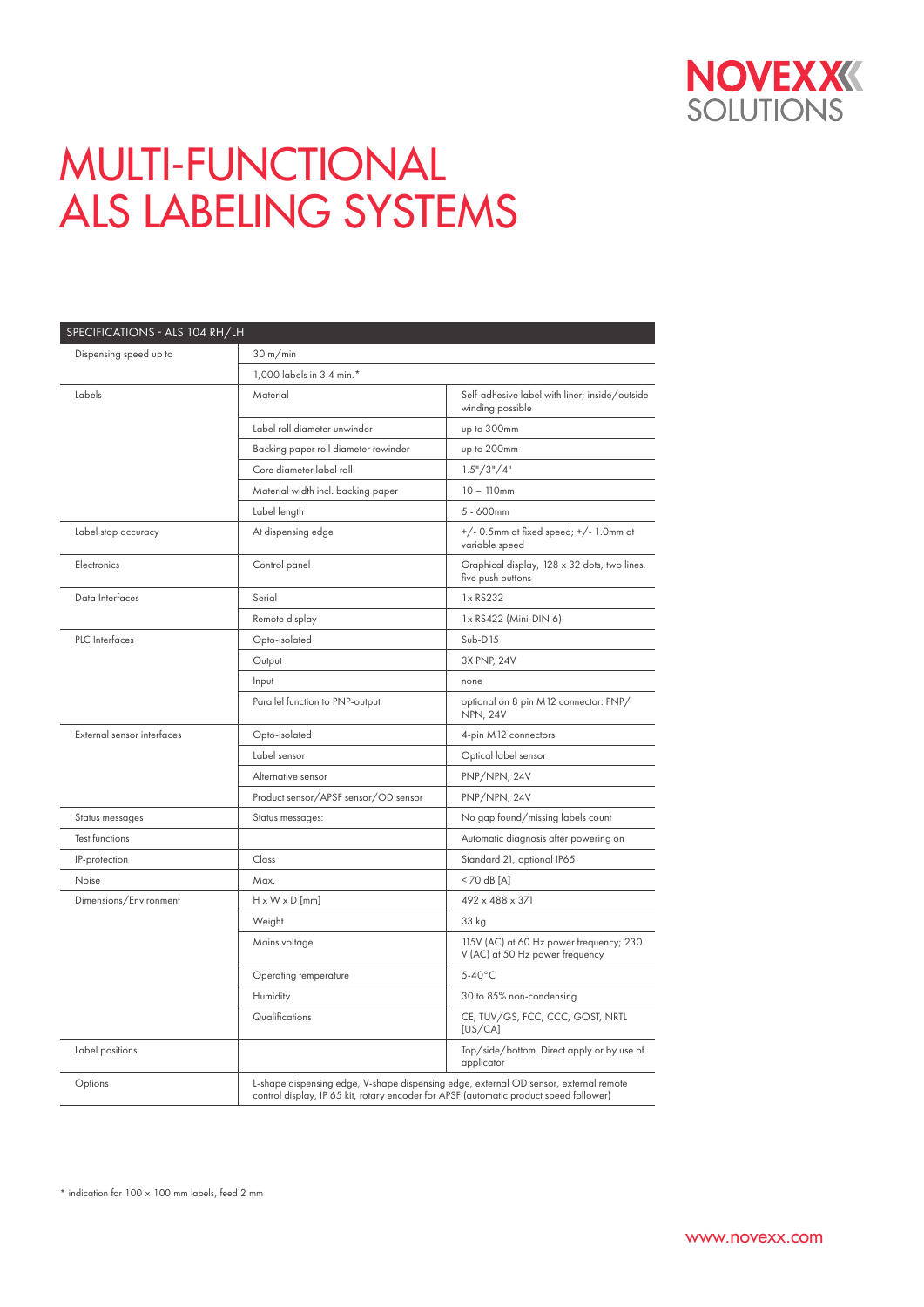

| <b>SPECIFICATIONS</b>  |                                               | <b>ALS 204</b>                                                                       | ALS 206                           | ALS 209                                    | ALS 256                           | ALS 272 **                        |  |
|------------------------|-----------------------------------------------|--------------------------------------------------------------------------------------|-----------------------------------|--------------------------------------------|-----------------------------------|-----------------------------------|--|
| Dispensing speed up to |                                               | 40m/min                                                                              | 30m/min                           | 25m/min                                    | 50m/min                           | 70m/min                           |  |
|                        |                                               | 1,000 labels in<br>$2.6$ min <sup>*</sup>                                            | 1,000 labels in<br>$3.4$ min. $*$ | 1,000 labels in<br>$4.1$ min. <sup>*</sup> | 1,000 labels in<br>$2.0$ min. $*$ | 1,000 labels in<br>$1.5$ min. $*$ |  |
| Labels                 | Material                                      | self-adhesive label with liner; inside/outside winding possible                      |                                   |                                            |                                   |                                   |  |
|                        | Label roll diameter<br>unwinder               | up to 300mm                                                                          |                                   |                                            |                                   |                                   |  |
|                        | Backing paper roll<br>diameter rewinder       | up to 200mm                                                                          |                                   |                                            |                                   |                                   |  |
|                        | Core diameter label roll                      | 1.5" / 3" / 4"                                                                       |                                   |                                            |                                   |                                   |  |
|                        | Material width incl.<br>backing paper         | 10-110mm                                                                             | 10-160mm                          | 50-233mm                                   | 10-160mm                          | $10 - 53$ mm                      |  |
|                        | Label length                                  | 5-600mm                                                                              | 5-600mm                           | 50-600mm                                   | 5-600mm                           | 5-600mm                           |  |
| Label stop<br>accuracy | At dispensing edge                            | +/-0.5 mm at fixed speed; +/-1.0 mm at variable speed                                |                                   |                                            |                                   |                                   |  |
| <b>Electronics</b>     | Card slots                                    | Slot for one SD-card                                                                 |                                   |                                            |                                   |                                   |  |
|                        | Control panel                                 | Graphical display 128 x 32 dots, 2 lines, 5 push buttons                             |                                   |                                            |                                   |                                   |  |
| Data                   | Serial                                        | 1x RS232C, D-Sub 9, max. 115200 Baud                                                 |                                   |                                            |                                   |                                   |  |
| Interfaces             | Ethernet                                      | 1x 10/100 Base T/TX RJ45                                                             |                                   |                                            |                                   |                                   |  |
|                        | <b>USB</b>                                    | 1x device, 1x host                                                                   |                                   |                                            |                                   |                                   |  |
|                        | Remote display                                | 1x RS485 (mini-DIN 6)                                                                |                                   |                                            |                                   |                                   |  |
|                        | Internal interfaces                           | Applicator interface (optional)                                                      |                                   |                                            |                                   |                                   |  |
| PLC<br>Interfaces      | Opto-isolated                                 | Sub D15 or optional two 8-pin M12                                                    |                                   |                                            |                                   |                                   |  |
|                        | Output                                        | 4x PNP, 24 V, max. 500mA/Output                                                      |                                   |                                            |                                   |                                   |  |
|                        | Input                                         | 3x PNP/NPN, 24 V                                                                     |                                   |                                            |                                   |                                   |  |
| External               | Opto-isolated                                 | 4-pin M12 connector                                                                  |                                   |                                            |                                   |                                   |  |
| sensor<br>interfaces:  | Label sensor                                  | Optical Label sensor                                                                 |                                   |                                            |                                   |                                   |  |
|                        | Alternative sensors                           | PNP/NPN, 24 V                                                                        |                                   |                                            |                                   |                                   |  |
|                        | Product sensors/<br>APSF sensor/<br>OD sensor | PNP/NPN, 24 V                                                                        |                                   |                                            |                                   |                                   |  |
| Status<br>messages     | Dispensing stops, when                        | 1. Label stock ends or<br>2. Missing label counter is exceeded or<br>3. No gap found |                                   |                                            |                                   |                                   |  |
| Test functions:        |                                               | Automatic diagnosis after powering on                                                |                                   |                                            |                                   |                                   |  |
| IP-protection          | Class                                         | Standard 21<br>Standard 21<br>Standard 21, option 65                                 |                                   |                                            |                                   |                                   |  |
| Noise:                 | Max.                                          | $<$ 70 dB [A]                                                                        |                                   |                                            |                                   |                                   |  |

<sup>\*</sup> indication for 100 × 100 mm labels, feed 2 mm \*\* preliminary specifications